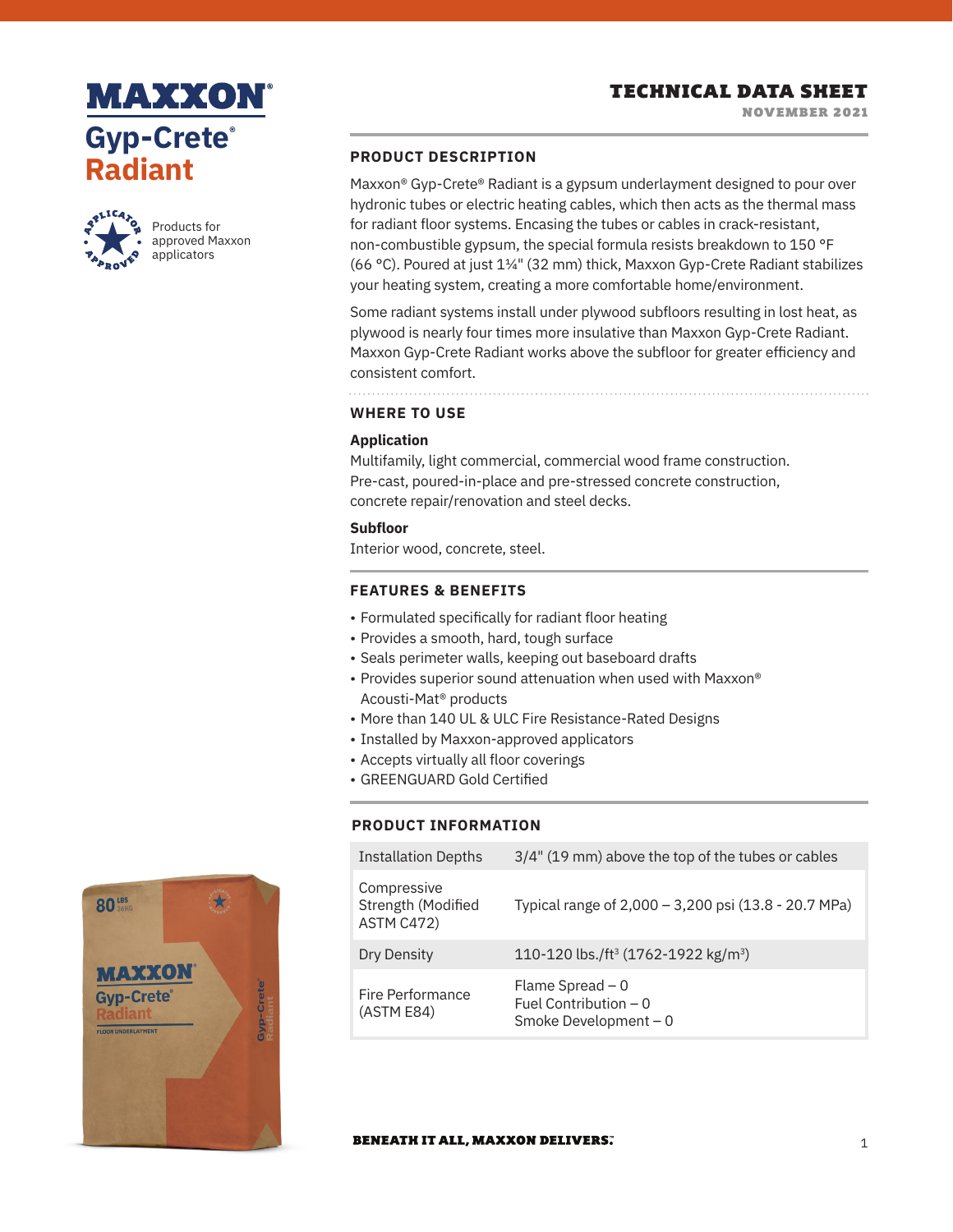



Products for approved Maxxon applicators

# TECHNICAL DATA SHEET

NOVEMBER 2021

### **ENVIRONMENTAL IMPACT**

| Sample USGBC LEED <sup>®</sup> Credit Areas* |                 |                                                                                           |  |  |  |  |  |
|----------------------------------------------|-----------------|-------------------------------------------------------------------------------------------|--|--|--|--|--|
| <b>Project</b>                               | <b>Credit</b>   | <b>Category</b>                                                                           |  |  |  |  |  |
| <b>Environmental Quality</b>                 | EQ 2            | <b>Low Emitting Materials</b>                                                             |  |  |  |  |  |
|                                              | EO <sub>4</sub> | <b>Indoor Air Quality Assessment</b>                                                      |  |  |  |  |  |
|                                              | EO <sub>9</sub> | Acoustic Performance                                                                      |  |  |  |  |  |
| Material & Resources                         | MR 3            | <b>Building Product Disclosure</b><br>and Optimization - Sourcing<br><b>Raw Materials</b> |  |  |  |  |  |

*\* Credits may vary depending on project type and Maxxon products used.*

Maxxon Gyp-Crete Radiant underlayment is GREENGUARD Gold Certified. For additional information on MaxxonGyp-Crete Radiant's environmental credits and certifications visit maxxon.com/go\_green.

### **CODE LISTINGS**

- ICC ESR 2540
- UL ER 8477-01
- HUD1286e

L003

L511

### **UL FIRE RESISTANCE-RATED DESIGNS**

| <b>UL Design</b>  |                                      |                                             |                                      |                                      |                                      |                                      |                                      |                                      |  |  |  |
|-------------------|--------------------------------------|---------------------------------------------|--------------------------------------|--------------------------------------|--------------------------------------|--------------------------------------|--------------------------------------|--------------------------------------|--|--|--|
|                   | G230<br>G516<br>G524<br>G551<br>G553 | J924<br>J927<br><b>J931</b><br>J957<br>J958 | L212<br>L501<br>L502<br>L503<br>L504 | L515<br>L516<br>L517<br>L518<br>L519 | L533<br>L534<br>L535<br>L536<br>L537 | L551<br>L552<br>L556<br>L557<br>L558 | L574<br>L576<br>L577<br>L579<br>L581 | M504<br>M505<br>M506<br>M507<br>M508 |  |  |  |
|                   | G560<br>G561                         | J991<br>J994                                | L505<br>L506                         | L520<br>L522                         | L538<br>L539                         | L560<br>L562                         | L583<br>L585                         | M510<br>M511                         |  |  |  |
|                   | G563                                 | L006                                        | L507                                 | L523                                 | L540                                 | L563                                 | L588                                 | M513                                 |  |  |  |
|                   | G566                                 | L <sub>201</sub>                            | L508                                 | L524                                 | L541                                 | L564                                 | L589                                 | M514                                 |  |  |  |
|                   | G574                                 | L <sub>202</sub>                            | L509                                 | L525                                 | L542                                 | L565                                 | L590                                 | M515                                 |  |  |  |
|                   | G587                                 | L206                                        | L510                                 | L526                                 | L543                                 | L567                                 | L592                                 | M517                                 |  |  |  |
|                   | G597                                 | L <sub>208</sub>                            | L511                                 | L527                                 | L545                                 | L569                                 | L593                                 | M518                                 |  |  |  |
|                   | <b>J917</b>                          | L <sub>209</sub>                            | L512                                 | L528                                 | L546                                 | L570                                 | M500                                 | M519                                 |  |  |  |
|                   | <b>J919</b>                          | L210                                        | L513                                 | L529                                 | L547                                 | L571                                 | M502                                 | M530                                 |  |  |  |
|                   | J920                                 | L211                                        | L514                                 | L530                                 | L549                                 | L573                                 | M503                                 | M531                                 |  |  |  |
|                   |                                      |                                             |                                      |                                      |                                      |                                      |                                      |                                      |  |  |  |
| <b>ULC Design</b> |                                      |                                             |                                      |                                      |                                      |                                      |                                      |                                      |  |  |  |
|                   | <b>I530</b>                          | L201                                        | L512                                 | M501                                 | M514                                 | M521                                 |                                      |                                      |  |  |  |

M520

For more information on current UL and ULC Designs, contact Maxxon Corporation.

M500 M503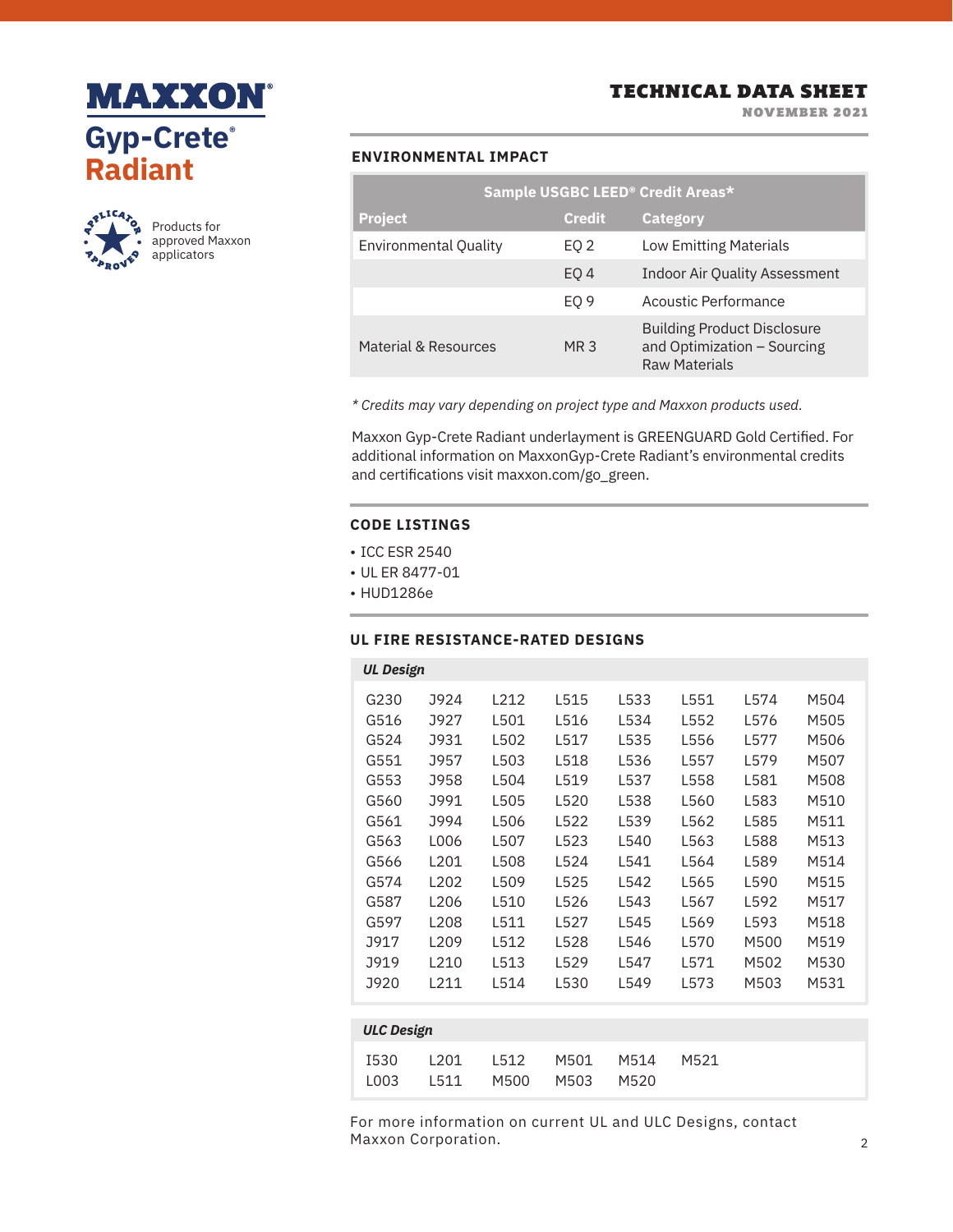NOVEMBER 2021

# **MAXXON Gyp-Crete® Radiant**



Products for approved Maxxon applicators

### **INSTALLATION**

Building interior and floor should be maintained above 50 °F (10 °C) for at least 24 hours prior to installation and until underlayment has set. There should be no air movement until Maxxon Gyp-Crete Radiant has set, then provide adequate air movement by opening windows to hasten underlayment drying. Minimize direct sunlight during the pour and through the next 72 hours. Plumbing or electrical penetrations should be packed with insulation and sealed.

Refer to Maxxon's Building Conditions Guide for more information.

### *Wood Subfloor Preparation*

Wood subfloors must be structurally sound and clean and free of dust and contaminants.

Wood subfloors must be primed with a Maxxon floor primer prior to Maxxon Gyp-Crete Radiant application.

#### *Concrete Subfloor Preparation*

Concrete subfloors must be structurally sound, fully cured, moisture free and have no efflorescence. The substrate surface must be clean and free of dust and contaminants. If cracks are present prior to pouring Maxxon Gyp-Crete Radiant, contact a structural engineer to determine the appropriate remediation.

All concrete subfloors should be tested for moisture prior to pouring Maxxon Gyp-Crete Radiant (see Limitation 4). Moisture-free concrete subfloors and exposed edges must be primed with Maxxon® Commercial Multi-Use Acrylic Primer prior to pouring Maxxon Gyp-Crete Radiant.

*For more general information regarding priming instructions, please refer to Maxxon's Design and Installation guide or contact Maxxon Corporation.*

### *Application*

Follow all proper safety protocol. MaxxonGyp-Crete Radiant requires a minimum 3/4" (19 mm) thickness above the top of the tubes or cables in one or two pours at the discretion of the installer. If using with a Maxxon® Acousti-Mat®, refer to applicable literature for minimum depth requirements. Refer to maxxon.com for all associated products' literature when installing underlayment.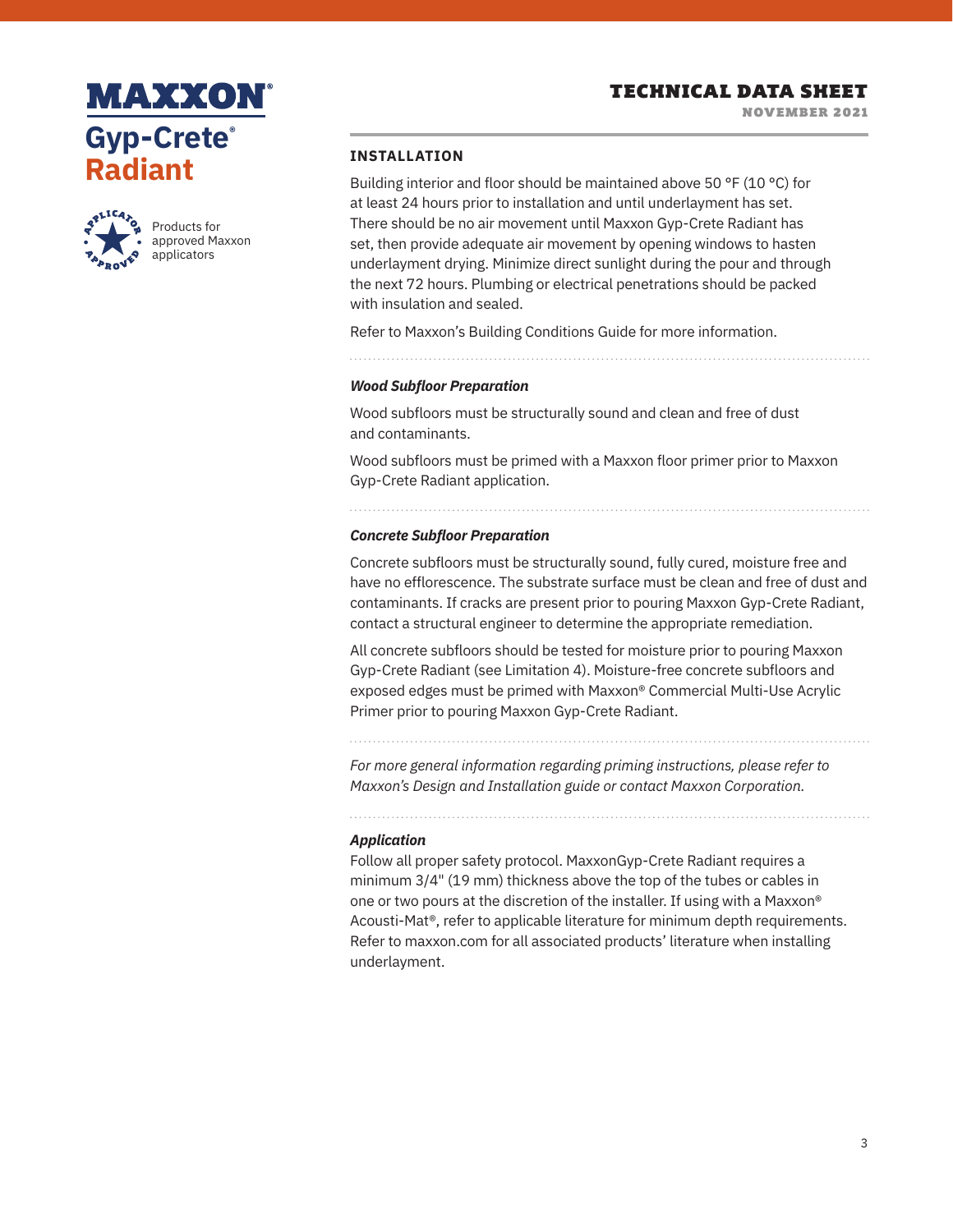NOVEMBER 2021

# **MAXXON Gyp-Crete® Radiant**



Products for approved Maxxon applicators

#### **INSTALLATION** *Continued*

## *Drying*

Continuous ventilation and adequate heat should be provided to rapidly remove moisture from the area until the underlayment is dry. The general contractor/project superintendent must supply mechanical ventilation and heat if necessary. Under the above conditions, 3/4" (19 mm) thickness drying time is usually 10 to 14 days. Reference Maxxon® Underlayment & Finished Floor Goods Installation Procedures brochure at maxxon.com for complete installation guidelines.

### **LIMITATIONS**

For questions regarding these limitations or for applications other than those described herein, contact Maxxon Corporation at (800) 356-7887.

- 1. For interior use only. If underlayment will be installed prior to doors and windows, contact Maxxon Corporation.
- 2. For on or below grade applications, contact Maxxon Corporation.
- 3. Maxxon underlayments are not intended to bond to wet subfloors. They are not a vapor or moisture barrier. Never install a moisture vapor barrier product over Maxxon underlayments. Do not use where those products will come in prolonged contact with, or repetitive exposure to, water or water vapor.
- 4. It is the responsibility of the general contractor to complete moisture testing before underlayment is installed. If testing is necessary, use the methods specified by the flooring manufacturer, typically ASTM F710. If the MVER exceeds 5 lbs.  $(2.3 \text{ kg})/1,000 \text{ ft}^2 (92.9 \text{ m}^2)/24$  hours or an RH greater than 80%, treat the concrete subfloor with Maxxon® Commercial MVP One Moisture Mitigation Primer or Maxxon® Commercial MVP Two-Part Epoxy. If the flooring manufacturer specifies more stringent moisture limitations or practices, they must be followed. Contact Maxxon Corporation for further information.
- 5. All subfloors above crawl spaces must be protected by a vapor barrier. Special instructions must be followed when applying Maxxon underlayments to plastic vapor barriers, over particleboard, chipboard, hardboard such as Masonite®, Lauan panels, metal, asbestos, or any other non-dimensionally stable materials. Contact Maxxon Corporation for more information.
- 6. Turn off radiant heating systems 24 hours prior to and after installation.
- 7. Do not clean wood or concrete subfloors with oil-based or silicone-based sweeping compounds. These compounds leave a film on the subfloor surface that will interfere with bond development. Instead, use a vacuum with a HEPA filter to clean the subfloor in preparation for Maxxon Gyp-Crete Radiant underlayment application.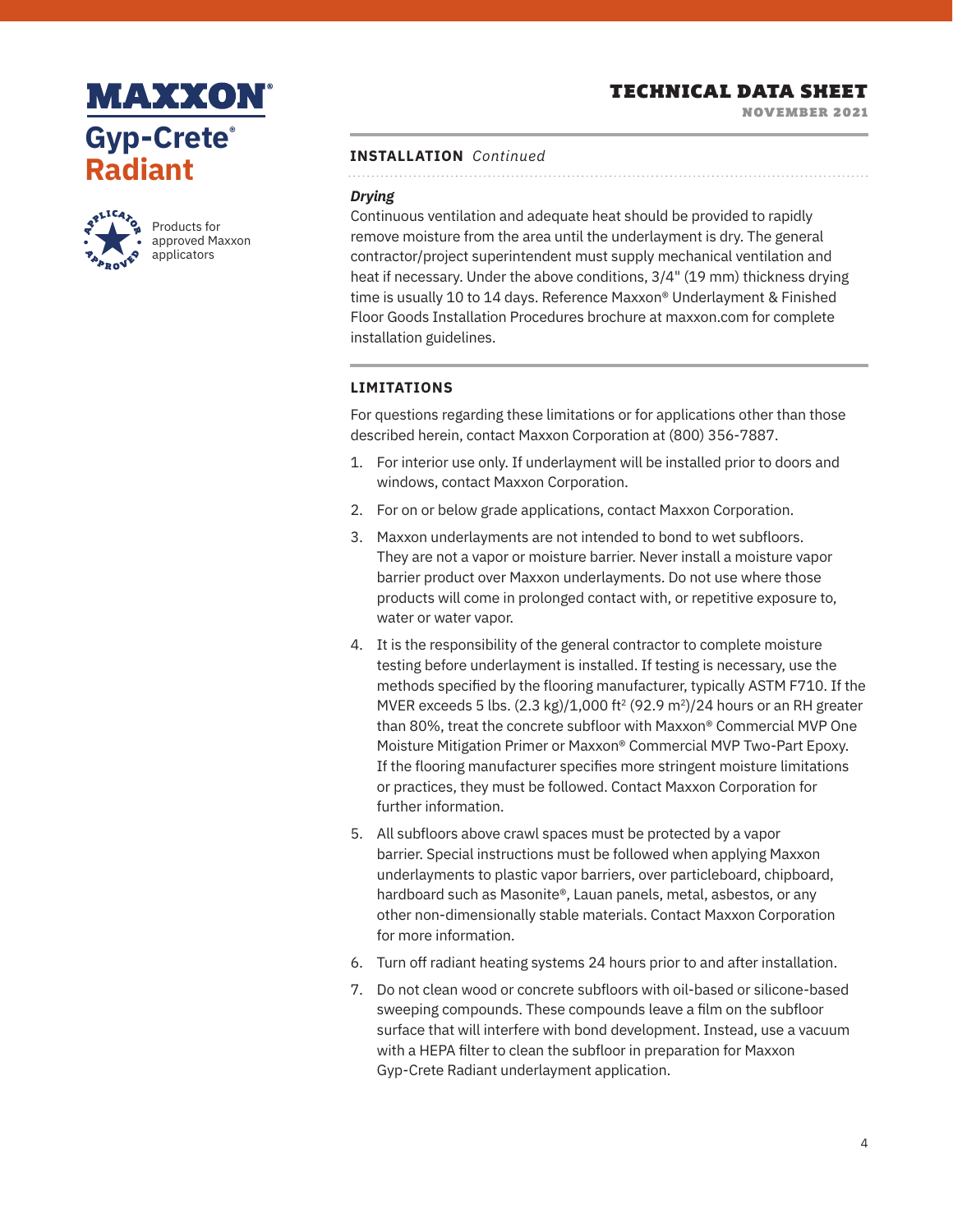NOVEMBER 2021

# **MAXXON Gyp-Crete® Radiant**



Products for approved Maxxon applicators

### **LIMITATIONS** *Continued*

- 8. For applications where organic adhesives, asphalt, coal-tar based adhesives and other oil-based contaminants are found, contact Maxxon for proper remediation methods.
- 9. Maxxon underlayments may be scheduled before or after installation of drywall. For pouring before drywall, contact Maxxon Corporation.
- 10. Maxxon underlayments are non-structural and therefore cannot be expected to reinforce structurally deficient subfloors. The structural floor should be adequate to withstand design loads with deflection limitations of L/360. Some floor coverings may require more restrictive deflection limits. Determining the appropriate structural design of the floor is not the responsibility of Maxxon nor the Maxxon applicator.
- 11. Respect active control joints. Always ensure such joints are honored completely through Maxxonunderlayments. In cases where control or expansion joints are not present in the subfloor, or cracking has occurred due to slab movement, consult a structural engineer.
- 12. Avoid walking on installed surface until set, typically within 2-4 hours.
- 13. Trade traffic may resume 24 hours after installation. After trades resume, the underlayment may be exposed to rolling dynamic loads. To limit damage where underlayment will be subjected to heavy wheeled or concentrated loads, place temporary wood planking over the underlayment.
- 14. Prior to floor-covering installation, a moisture test of Maxxon Gyp-Crete Radiant underlayment is highly recommended. When testing the underlayment for dryness, use ASTM F2659. The moisture content should not exceed 5%. If the Maxxon Gyp-Crete Radiant pour is greater than 2", test using ASTM F2170. That RH should not exceed 80%. Do not install floor goods until those limitations are met. If the flooring manufacturer specifies more stringent moisture limitations, they must be followed. Reference Maxxon® Underlayment & Finished Floor Goods Installation Procedures brochure at maxxon.com.
- 15. Maxxon Gyp-Crete Radiant underlayment cannot be used as part of a wear surface system.

## **FLOOR COVERING CONSIDERATIONS**

Floor goods can be installed once Maxxon Gyp-Crete Radiant passes a moisture test (see Limitation 14). Refer to Maxxon® Underlayment & Finished Floor Goods Installation Procedures brochure at maxxon.com.

## **STORAGE AND DISPOSAL**

Store in original sealed packaging in a cool, dry environment and protect from humidity and water. Recommended storage temperature range of 50 - 100 °F (10 - 38 °C). Dispose of contents and container in accordance with all applicable regulations.